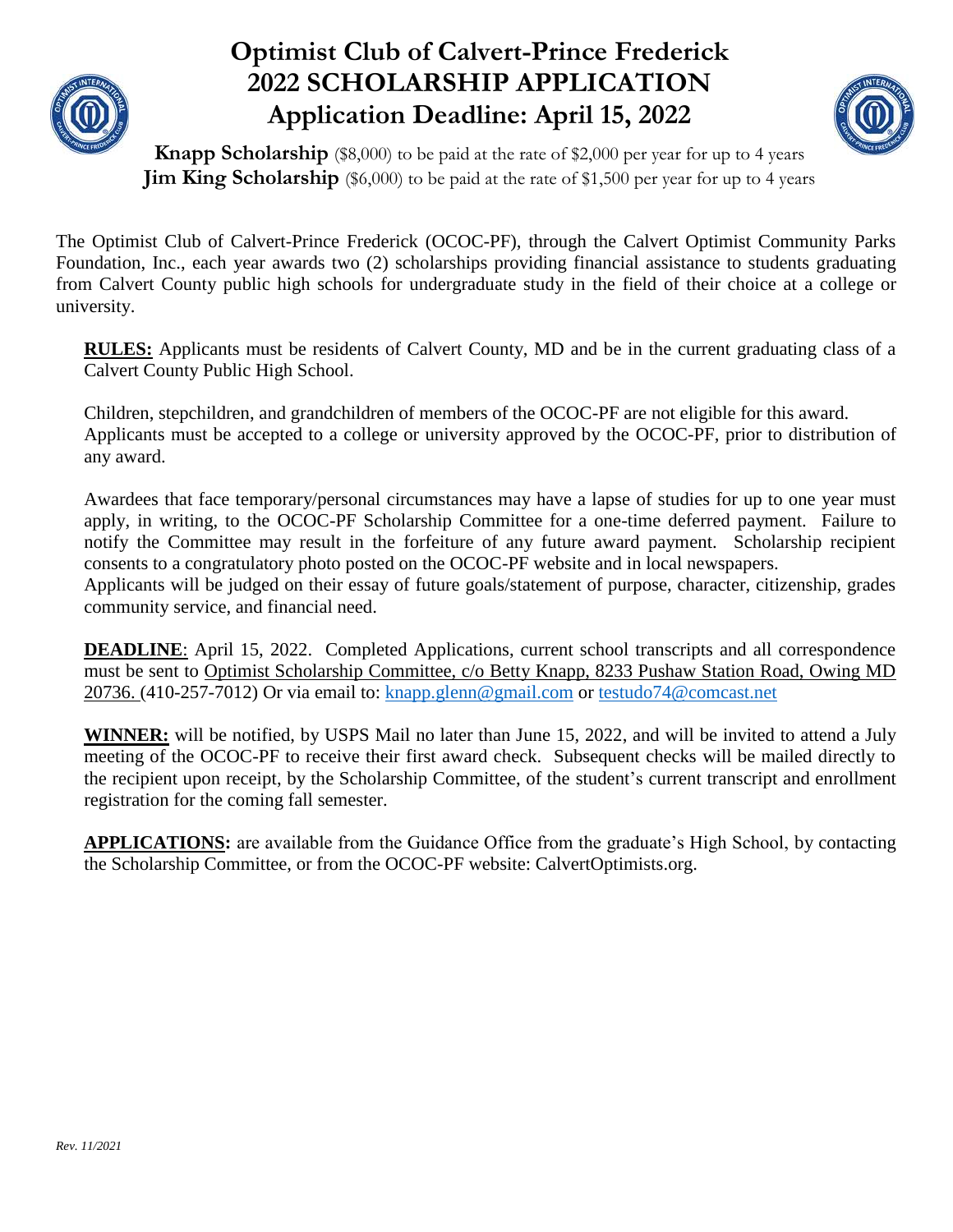

## **Optimist Club of Calvert-Prince Frederick**

**Knapp Scholarship (\$8,000) to be paid at the rate of \$2,000 per year for up to 4 years Jim King Scholarship (\$6,000) to be paid at the rate of \$1,500 per year for up to 4 years**

#### **2022 SCHOLARSHIP APPLICATION 2022V\_\_\_\_ Application Deadline: April 15, 2022**

#### **Student's Statement of Accuracy & Acknowledgement**

 As an applicant for a scholarship from the Optimist Club of Calvert-Prince Frederick (OCOC-PF), by signing, I affirm that the information provided in this application is accurate and complete to the best of my knowledge and that my essay is the result of my own work and reflects my own ideas and I acknowledge that the Scholarship Committee may verify this information at any time.

 I understand that if chosen as a scholarship recipient, it is my responsibility to submit to the Scholarship Committee of the OCOC-PF, no later than August  $1<sup>st</sup>$  of each year, a certificate of enrollment for the fall semester and a copy of my current transcript to receive the ensuing year's payments.

 I agree that if chosen as a scholarship recipient, I will attend a future meeting of the Optimist Club of Calvert-Prince Frederick to receive my scholarship award. I also consent, that if chosen as a scholarship recipient, my photograph may be taken and used to promote the Optimist Club's Scholarship Program. (Photo may be waived due to unusual or compelling circumstances.)

 I submit this application with the required essay, transcript, and supporting information with the understanding that incomplete applications or applications that do not meet eligibility criteria will not be considered for this scholarship.

| Signature of Scholarship Applicant | )ate |
|------------------------------------|------|

**Please type or print your answers on the application.** (*Use additional sheets if necessary.)*

#### **PERSONAL**

| Last Name                                                                                                                                                                                                                      |  |
|--------------------------------------------------------------------------------------------------------------------------------------------------------------------------------------------------------------------------------|--|
| First Name & Middle Initial Contract Contract of the Middle Initial Contract of the Middle Initial Contract of the Middle Initial Contract of the Middle Initial Contract of the Middle Initial Contract of the Middle Initial |  |
|                                                                                                                                                                                                                                |  |
|                                                                                                                                                                                                                                |  |
|                                                                                                                                                                                                                                |  |
|                                                                                                                                                                                                                                |  |
|                                                                                                                                                                                                                                |  |
|                                                                                                                                                                                                                                |  |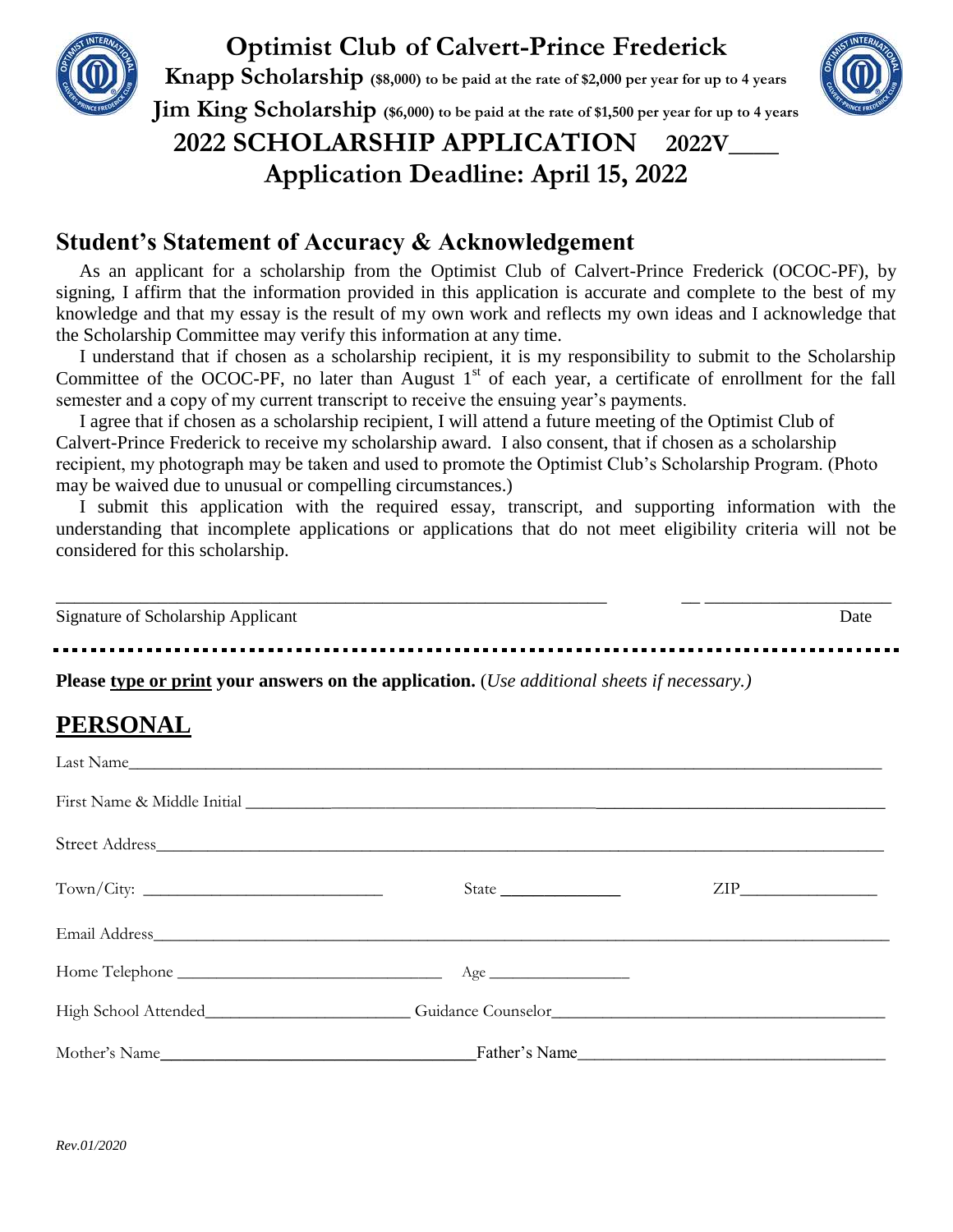

## **Optimist Club of Calvert-Prince Frederick**

**Knapp Scholarship (\$8,000) to be paid at the rate of \$2,000 per year for up to 4 years**



**Jim King Scholarship (\$6,000) to be paid at the rate of \$1,500 per year for up to 4 years**

#### **2022 SCHOLARSHIP APPLICATION 2022V\_\_\_\_ Application Deadline: April 15, 2022**

Page 1

**Type or Print your answers on the application and the Essay.** (*Use additional sheets if necessary.)* List the ages of your brothers and sisters, if any: Father's Occupation Father's Occupation Family Income -  $\Box$  <\$20,000  $\Box$  \$20,000-\$40,000  $\Box$  \$40,000-\$60,000  $\Box$  \$60,000-\$80,000  $\Box$  \$80,000-\$100,000  $\Box$  >\$100,000  *(Use the Gross Annual Income from IRS 2018 Income Tax Form 1040)* Number of years of residency in Calvert County Maryland\_ List organizations/clubs (and any Office held) to which you have belonged in the past 4 years, both in and out of schoolincluding Scouts, athletics, church, etc.\_\_\_\_\_\_\_\_\_\_\_\_\_\_\_\_\_\_\_\_\_\_\_\_\_\_\_\_\_\_\_\_\_\_\_\_\_\_\_\_\_\_\_\_\_\_\_\_\_\_\_\_\_\_\_\_\_\_\_\_\_\_\_\_\_\_\_\_ \_\_\_\_\_\_\_\_\_\_\_\_\_\_\_\_\_\_\_\_\_\_\_\_\_\_\_\_\_\_\_\_\_\_\_\_\_\_\_\_\_\_\_\_\_\_\_\_\_\_\_\_\_\_\_\_\_\_\_\_\_\_\_\_\_\_\_\_\_\_\_\_\_\_\_\_\_\_\_\_\_\_\_\_\_\_\_\_\_\_\_\_\_\_\_\_\_\_  $\_$  ,  $\_$  ,  $\_$  ,  $\_$  ,  $\_$  ,  $\_$  ,  $\_$  ,  $\_$  ,  $\_$  ,  $\_$  ,  $\_$  ,  $\_$  ,  $\_$  ,  $\_$  ,  $\_$  ,  $\_$  ,  $\_$  ,  $\_$  ,  $\_$  ,  $\_$  ,  $\_$  ,  $\_$  ,  $\_$  ,  $\_$  ,  $\_$  ,  $\_$  ,  $\_$  ,  $\_$  ,  $\_$  ,  $\_$  ,  $\_$  ,  $\_$  ,  $\_$  ,  $\_$  ,  $\_$  ,  $\_$  ,  $\_$  , List community service greater than school requirements in which you have participated: (*Use additional sheets if needed)* \_\_\_\_\_\_\_\_\_\_\_\_\_\_\_\_\_\_\_\_\_\_\_\_\_\_\_\_\_\_\_\_\_\_\_\_\_\_\_\_\_\_\_\_\_\_\_\_\_\_\_\_\_\_\_\_\_\_\_\_\_\_\_\_\_\_\_\_\_\_\_\_\_\_\_\_\_\_\_\_\_\_\_\_\_\_\_\_\_\_\_\_\_\_\_\_\_\_\_\_\_\_\_\_\_\_\_ \_\_\_\_\_\_\_\_\_\_\_\_\_\_\_\_\_\_\_\_\_\_\_\_\_\_\_\_\_\_\_\_\_\_\_\_\_\_\_\_\_\_\_\_\_\_\_\_\_\_\_\_\_\_\_\_\_\_\_\_\_\_\_\_\_\_\_\_\_\_\_\_\_\_\_\_\_\_\_\_\_\_\_\_\_\_\_\_\_\_\_\_\_\_\_\_\_\_\_\_\_\_\_\_\_\_\_ List awards and other recognition you have received *(Use additional sheets if necessary) \_*\_\_\_\_\_\_\_\_\_\_\_\_\_\_\_\_\_\_\_\_\_\_\_\_\_\_\_\_\_\_\_\_\_\_\_ \_\_\_\_\_\_\_\_\_\_\_\_\_\_\_\_\_\_\_\_\_\_\_\_\_\_\_\_\_\_\_\_\_\_\_\_\_\_\_\_\_\_\_\_\_\_\_\_\_\_\_\_\_\_\_\_\_\_\_\_\_\_\_\_\_\_\_\_\_\_\_\_\_\_\_\_\_\_\_\_\_\_\_\_\_\_\_\_\_\_\_\_\_\_\_\_\_\_ List any scholarships you have applied for/been awarded:\_\_\_\_\_\_\_\_\_\_\_\_\_\_\_\_\_\_\_\_\_\_\_\_\_ \_\_\_\_\_\_\_\_\_\_\_\_\_\_\_\_\_\_\_\_\_\_\_\_\_\_\_\_\_\_\_\_\_\_\_\_\_\_\_\_\_\_\_\_\_\_\_\_\_\_\_\_\_\_\_\_\_\_\_\_\_\_\_\_\_\_\_\_\_\_\_\_\_\_\_\_\_\_\_\_\_\_\_\_\_\_\_\_\_\_\_\_\_\_\_\_\_\_ Colleges/Universities to which you have applied: \_\_\_\_\_\_\_\_\_\_\_\_\_\_\_\_\_\_\_\_\_\_\_\_\_\_\_\_\_\_\_ \_\_\_\_\_\_\_\_\_\_\_\_\_\_\_\_\_\_\_\_\_\_\_\_\_\_\_\_\_\_\_\_\_\_\_\_\_\_\_\_\_\_\_\_\_\_\_\_\_\_\_\_\_\_\_\_\_\_\_\_\_\_\_\_\_\_\_\_\_\_\_\_\_\_\_\_\_\_\_\_\_\_\_\_\_\_\_\_\_\_\_\_\_\_\_\_\_\_ Colleges/Universities which have accepted you for the Fall semester: \_\_\_\_\_\_\_\_\_\_\_\_\_\_\_\_\_\_\_\_\_\_\_\_\_\_\_\_\_\_\_\_\_\_\_\_\_\_\_\_\_\_\_\_ \_\_\_\_\_\_\_\_\_\_\_\_\_\_\_\_\_\_\_\_\_\_\_\_\_\_\_\_\_\_\_\_\_\_\_\_\_\_\_\_\_\_\_\_\_\_\_\_\_\_\_\_\_\_\_\_\_\_\_\_\_\_\_\_\_\_\_\_\_\_\_\_\_\_\_\_\_\_\_\_\_\_\_\_\_\_\_\_\_\_\_\_\_\_\_\_\_\_ Estimated cost of the 1st year school expenses: \_\_\_\_\_\_\_\_\_\_\_\_\_Anticipated field of study: \_\_\_\_\_\_\_\_\_\_\_\_\_\_\_\_\_\_\_\_\_\_\_\_\_\_\_\_ If you have taken the SAT or ACT exams, please provide your score SAT \_\_\_\_\_\_\_\_\_\_\_\_\_\_\_\_\_\_\_ACT\_\_\_\_\_\_\_\_\_\_\_\_\_\_\_\_\_ What is your current cumulative grade point average **(Attach your high school transcript for 3 ½ years) \_\_\_\_\_\_**\_\_\_\_\_\_\_\_\_\_\_\_\_\_\_ What is your estimated Class ranking: List three (3) character references and their telephone numbers: \_\_\_\_\_\_\_\_\_\_\_\_\_\_\_\_\_\_\_\_\_\_\_\_\_\_\_\_\_\_\_\_\_\_\_\_\_\_\_\_\_\_\_\_\_\_\_ \_\_\_\_\_\_\_\_\_\_\_\_\_\_\_\_\_\_\_\_\_\_\_\_\_\_\_\_\_\_\_\_\_\_\_\_\_\_\_\_\_\_\_\_\_\_\_\_\_\_\_\_\_\_\_\_\_\_\_\_\_\_\_\_\_\_\_\_\_\_\_\_\_\_\_\_\_\_\_\_\_\_\_\_\_\_\_\_\_\_\_\_\_\_\_\_\_\_ List any jobs you held during the past 4 years:  $\Box$  $\_$  ,  $\_$  ,  $\_$  ,  $\_$  ,  $\_$  ,  $\_$  ,  $\_$  ,  $\_$  ,  $\_$  ,  $\_$  ,  $\_$  ,  $\_$  ,  $\_$  ,  $\_$  ,  $\_$  ,  $\_$  ,  $\_$  ,  $\_$  ,  $\_$  ,  $\_$  ,  $\_$  ,  $\_$  ,  $\_$  ,  $\_$  ,  $\_$  ,  $\_$  ,  $\_$  ,  $\_$  ,  $\_$  ,  $\_$  ,  $\_$  ,  $\_$  ,  $\_$  ,  $\_$  ,  $\_$  ,  $\_$  ,  $\_$  , Do you intend to work during the semester at college?  $\qquad$  If yes, please estimate hours/week  $\qquad$